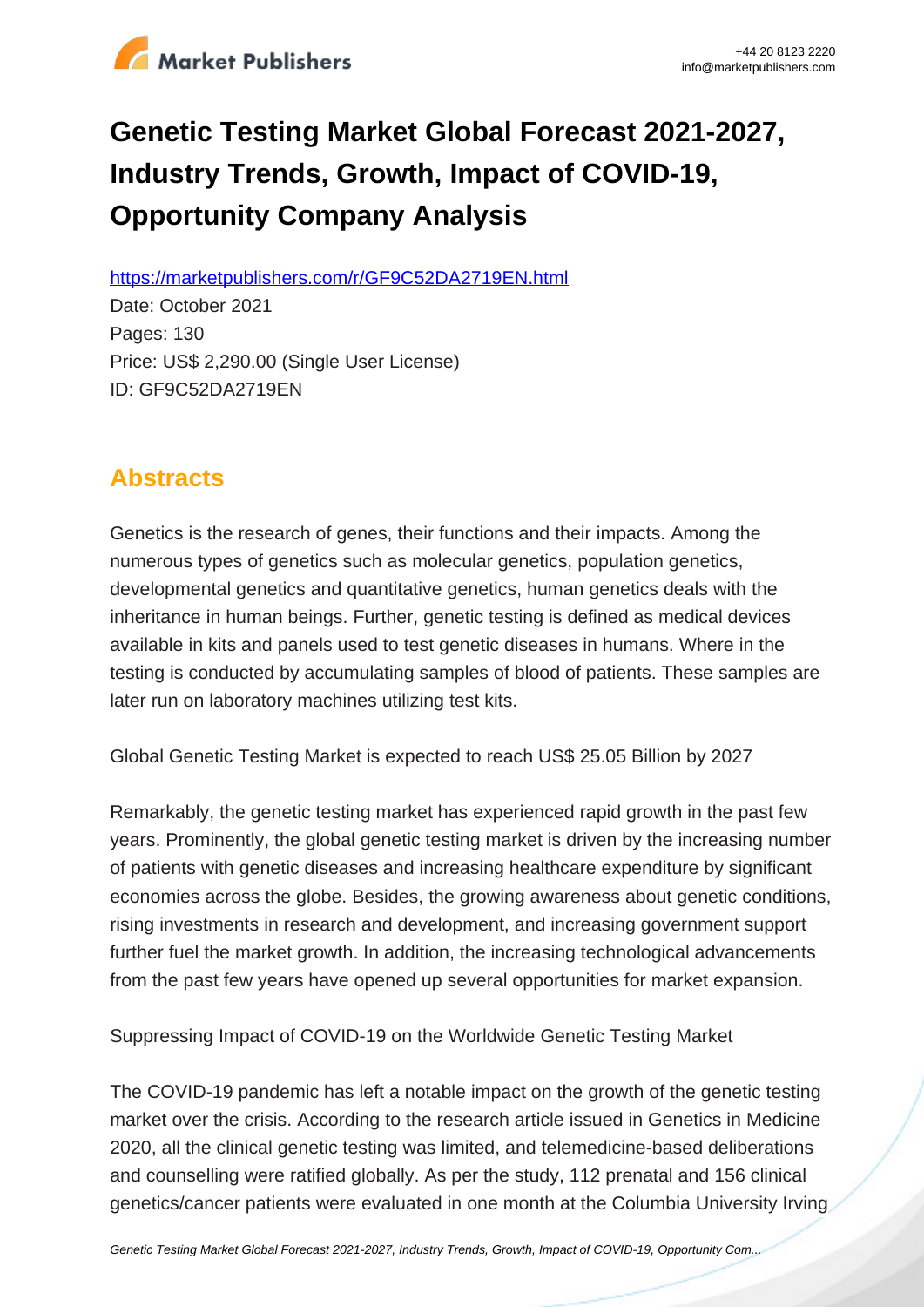

Medical Center (CUIMC).

In addition, most genetic testing services have adopted virtualization and home testing kit/home sample collection to oppose the transmission of the SARS-CoV2 virus. Hence, COVID-19 is expected to, directly and indirectly, impact the genetic testing market over the ongoing crisis period.

Global Genetic Testing Market Size was US\$ 13.92 Billion in 2021

By type, the market comprises Predictive Testing, Carrier Testing, Prenatal and Newborn Testing, Diagnostic Testing, Pharmacogenomics Testing and Nutrigenomic Testing. Diagnostic testing is used to analyze or rule out a precise genetic or chromosomal condition. In multiple cases, genetic testing is employed to declare a diagnosis when a particular disease is doubted based on visible signs and symptoms. Diagnostic testing can be conducted before birth or at any time throughout a person's life but is not possible for all genes or all genetic tones. As per our study, the diagnostic testing segment held the dominant position and is envisioned to persevere its dominance during the forecast period (2021-2027).

Globally Genetic Testing Industry is expected to grow with a CAGR of 10.29% from 2021 to 2027

By technology, the market comprises Cytogenetic Testing, Biochemical Testing and Molecular Testing. Where in molecular testing is the most used technology for genetic testing. Molecular Diagnostics is the latest watchword in the field of Diagnostics and is now touching all areas of medicine. Molecular Diagnostics studies of DNA/RNA of the organism and thus looks at the fundamental unit of disease prediction, detection and cure. For instance, molecular technology is used in genetic tests such as carrier testing, diagnostic testing, predictive & pre-symptomatic testing. On the other hand, as per our analysis, Prenatal and Newborn-Testing also have a significant market share. This is attributable to advancements in awareness regarding healthcare and an increase in the mortality rate from genetic diseases worldwide.

Genetic Testing helps in Early Detection of Cancer

By Application – Genetic Testing Market works for Cancer, Genetic Diseases and Cardiovascular Diseases. For cancer, genetic testing helps identify the uncertainty of acquiring various types of cancers during the individual's endurance. Genetic tests are open to testing inherited variants and deviations in the DNA sequence, leading to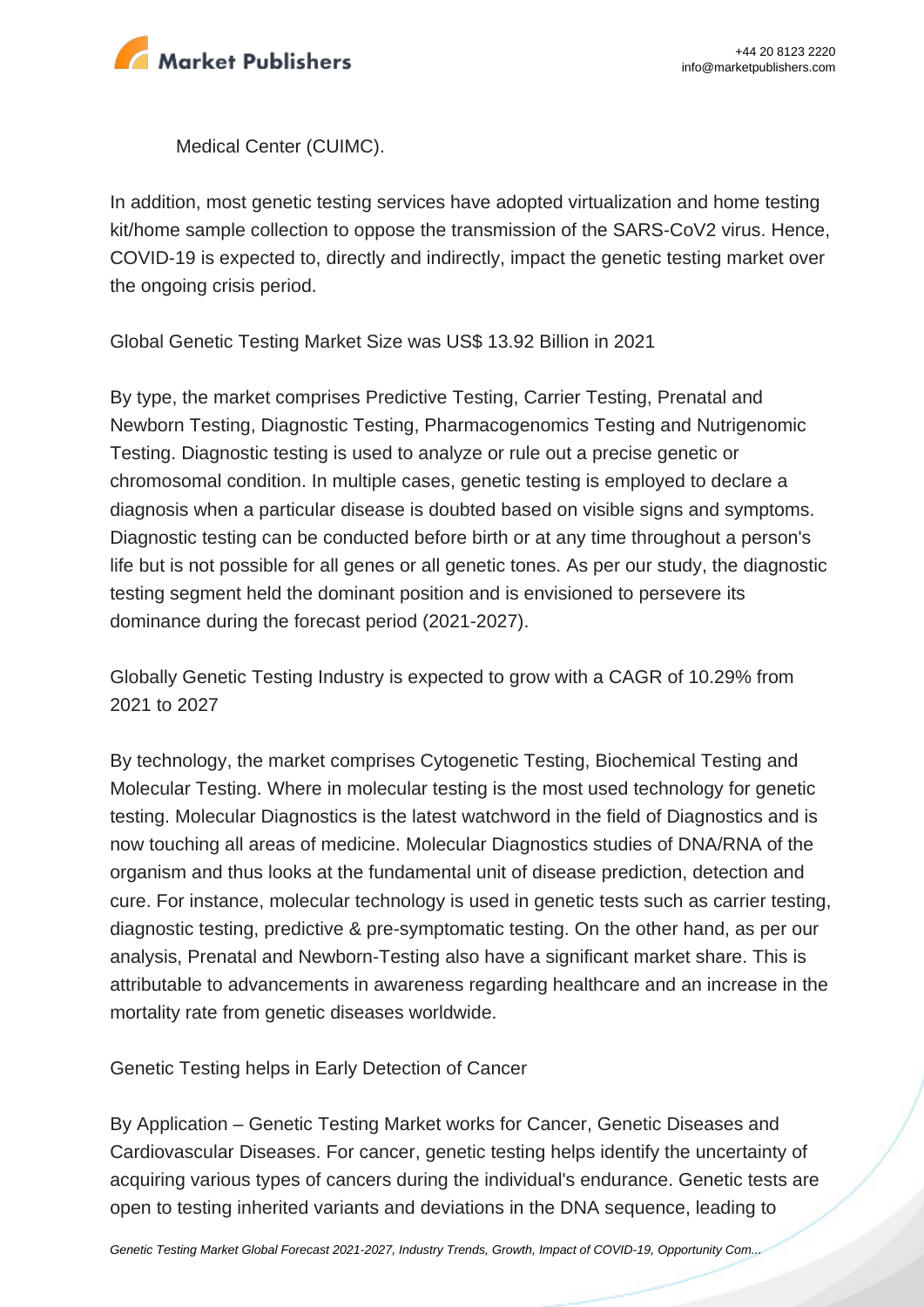

excessive cells and tumour/cancer growth. For instance, genetic testing for the classification of PALB2 (affiliated with increased uncertainties of breast and pancreatic cancers), BRIP1 (ovarian cancer), CHEK2 (breast and colorectal cancers) and RAD51C and RAD51D (ovarian cancer) are done.

The growing burden of cancers universally and the growing consciousness among the global population on precautionary diagnosis and personalized medication are the major factors driving the cancer segment market over the forecast period. Also, the booming technological elevations and product launches anticipate encouraging the studied fragment. For example, in December 2020, Roche launched the Cobas PIK3CA Mutation Test to identify PIK3CA variations in patients with exceptional or metastatic breast cancer. Consequently, the cancer segment is expected to witness significant growth over the forecast period because of the factors mentioned above.

United States & Europe are the Leaders in Genetic Testing Industry

By Region, the American market for human genetics is inferable from advancements in diagnostics and medicinal reform and broad utilization of new advances in genetics. Furthermore, the nearness of critical players in the market likewise fills the market development. In recent years, the European market for human genetics has been driven by the rising pervasiveness of various unending hereditary infections and expanding government support for innovative work exercises. In Germany, the most significant market, the increasing spotlight represents the development of research exercises by real market players in genetics and innovative headway.

Moreover, the market in the Asia Pacific is energized by the expanding mindfulness about research in congenital infections and consistent ascent in the predominance of hereditary illnesses. Powerful nations adding to the market development are China, Japan, and India because of expanding the accessibility of research offices and nearness of talented workforce, for example, explore researchers and others.

The global genetic testing market is highly aggressive, and the prominent players have adopted multiple strategies to garner maximum genetic testing market share. These include collaboration, product launch, partnership, and acquisition. Major players operating in the market are Abbott Laboratories, Danaher Corporation (Cepheid Inc.), Illumina Inc., BioRad Laboratories Inc. and F Hoffmann-La Roche AG.

Renub Research latest report "Genetic Testing Market, Global Forecast By Type (Predictive Testing, Carrier Testing, Prenatal and New-born Testing, Diagnostic Testing,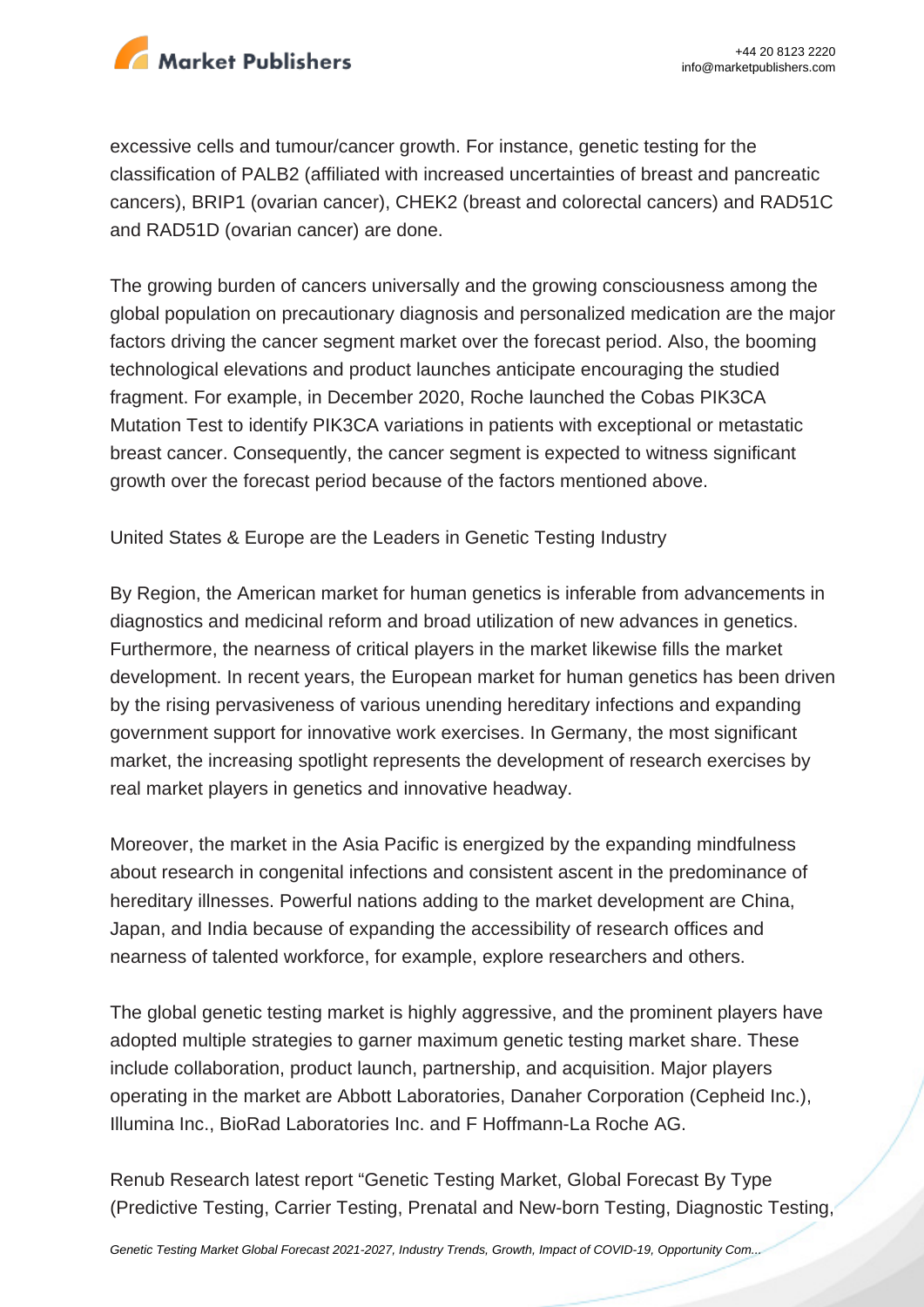

Pharmacogenomics Testing, Nutrigenomic Testing and Others), Technology (Cytogenetic Testing, Biochemical Testing and Molecular Testing), Application (Cancer, Genetic Diseases, Cardiovascular Diseases and Others), Region (Europe, America, Middle East & Africa and Asia-Pacific), Companies (Abbott Laboratories, Danaher Corporation (Cepheid Inc.), Illumina Inc., BioRad Laboratories Inc. and F Hoffmann-La Roche AG.)" provides a detailed analysis of Global Genetic Testing Market.

Type – Genetic Testing Markethas been covered from 7 viewpoints:

- 1. Predictive Testing
- 2. Carrier Testing
- 3. Prenatal and New-born Testing
- 4. Diagnostic Testing
- 5. Pharmacogenomics Testing
- 6. Nutrigenomic Testing
- 7. Others

Technology – Genetic Testing Market has been covered from 3 viewpoints:

- 1. Cytogenetic Testing
- 2. Biochemical Testing
- 3. Molecular Testing

Application – Genetic Testing Market has been covered from 4 viewpoints:

- 1. Cancer
- 2. Genetic Diseases
- 3. Cardiovascular Diseases
- 4. Others

Region – Genetic Testing Market has been covered from 4 viewpoints:

- 1. Europe
- 2. America
- 3. Middle East & Africa
- 4. Asia-Pacific

Company Insights: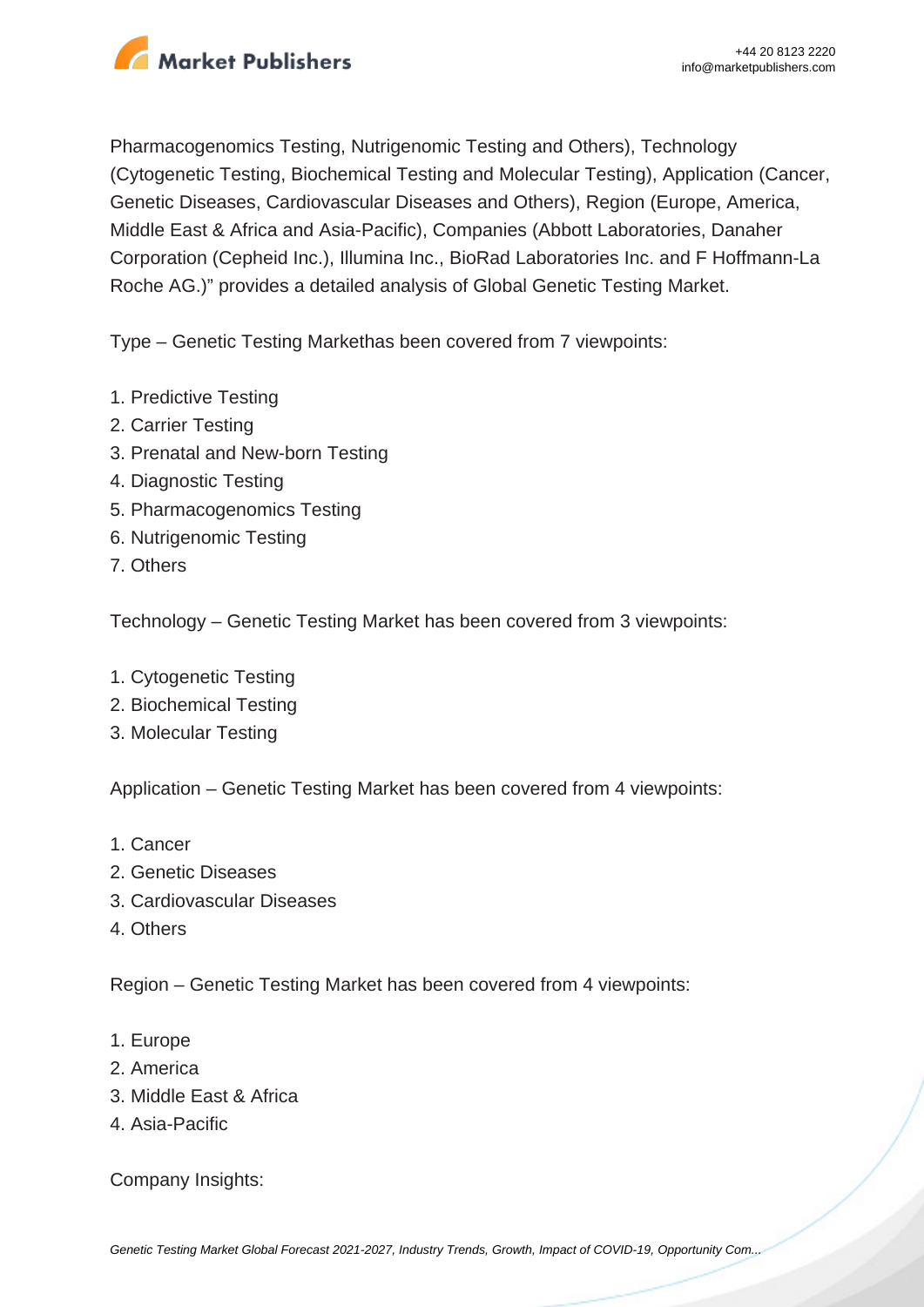

**Overview** 

Recent Development & Strategies

Financial Insights

Company Covered:

- 1. Abbott Laboratories
- 2. Danaher Corporation (Cepheid Inc.)
- 3. Illumina Inc.
- 4. BioRad Laboratories Inc.
- 5. F Hoffmann-La Roche AG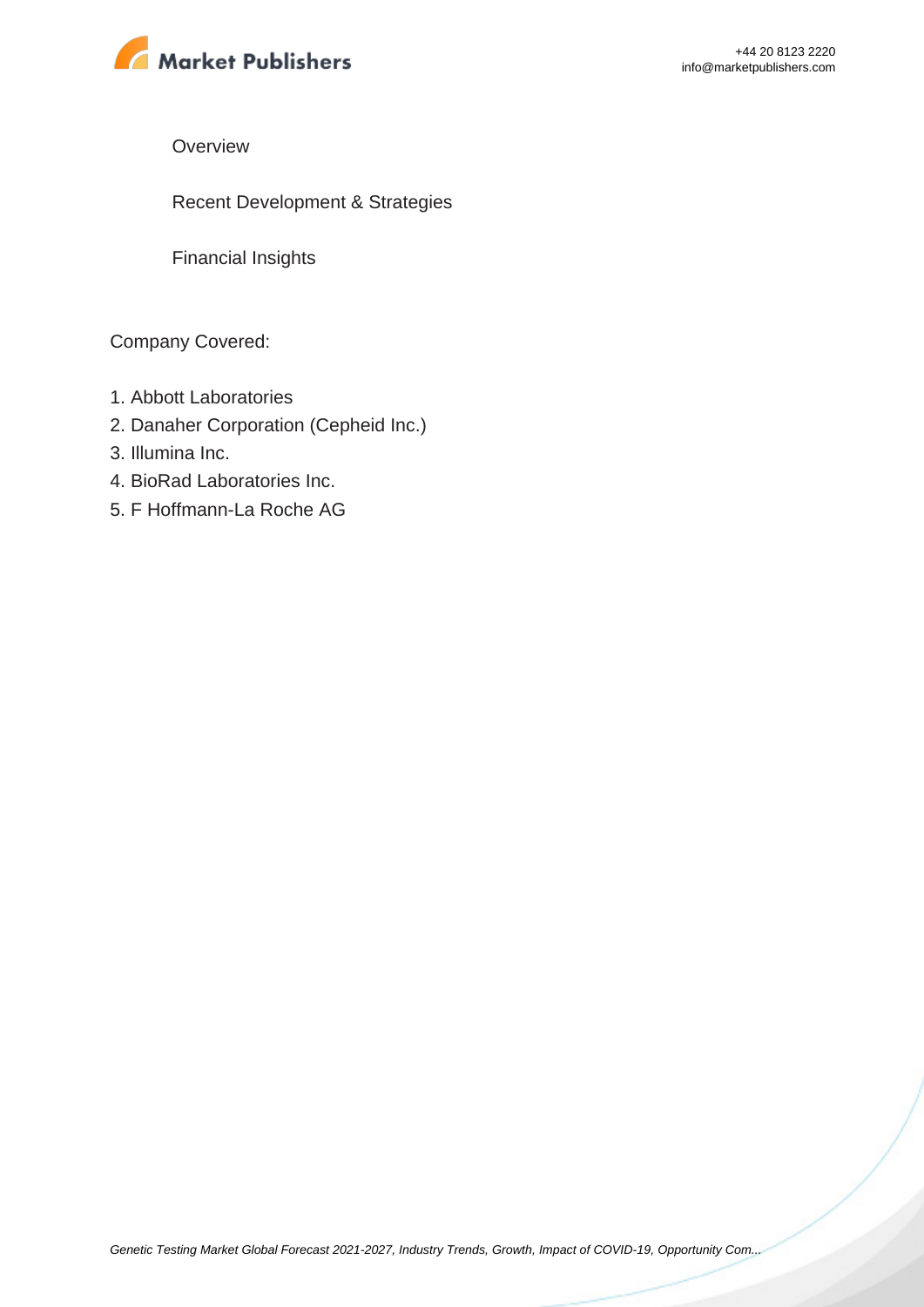

### **Contents**

- **1. INTRODUCTION**
- **2. RESEARCH METHODOLOGY**
- **3. EXECUTIVE SUMMARY**

#### **4. MARKET DYNAMICS**

- 4.1 Growth Drivers
- 4.2 Challenges

#### **5. GENETIC TESTING MARKET**

#### **6. MARKET SHARE**

6.1 By Type 6.2 By Technology 6.3 By Application 6.4 By Region

### **7. TYPE – GENETIC TESTING MARKET**

- 7.1 Predictive Testing 7.2 Carrier Testing 7.3 Prenatal and New-born Testing 7.4 Diagnostic Testing 7.5 Pharmacogenomics Testing 7.6 Nutrigenomic Testing
- 7.7 Others

#### **8. TECHNOLOGY – GENETIC TESTING MARKET**

- 8.1 Cytogenetic Testing
- 8.2 Biochemical Testing
- 8.3 Molecular Testing

### **9. APPLICATION – GENETIC TESTING MARKET**

[Genetic Testing Market Global Forecast 2021-2027, Industry Trends, Growth, Impact of COVID-19, Opportunity Com...](https://marketpublishers.com/report/life_sciences/diagnostics-diseases/genetic-testing-market-global-forecast-2021-2027-industry-trends-growth-impact-of-covid-19-opportunity-company-analysis.html)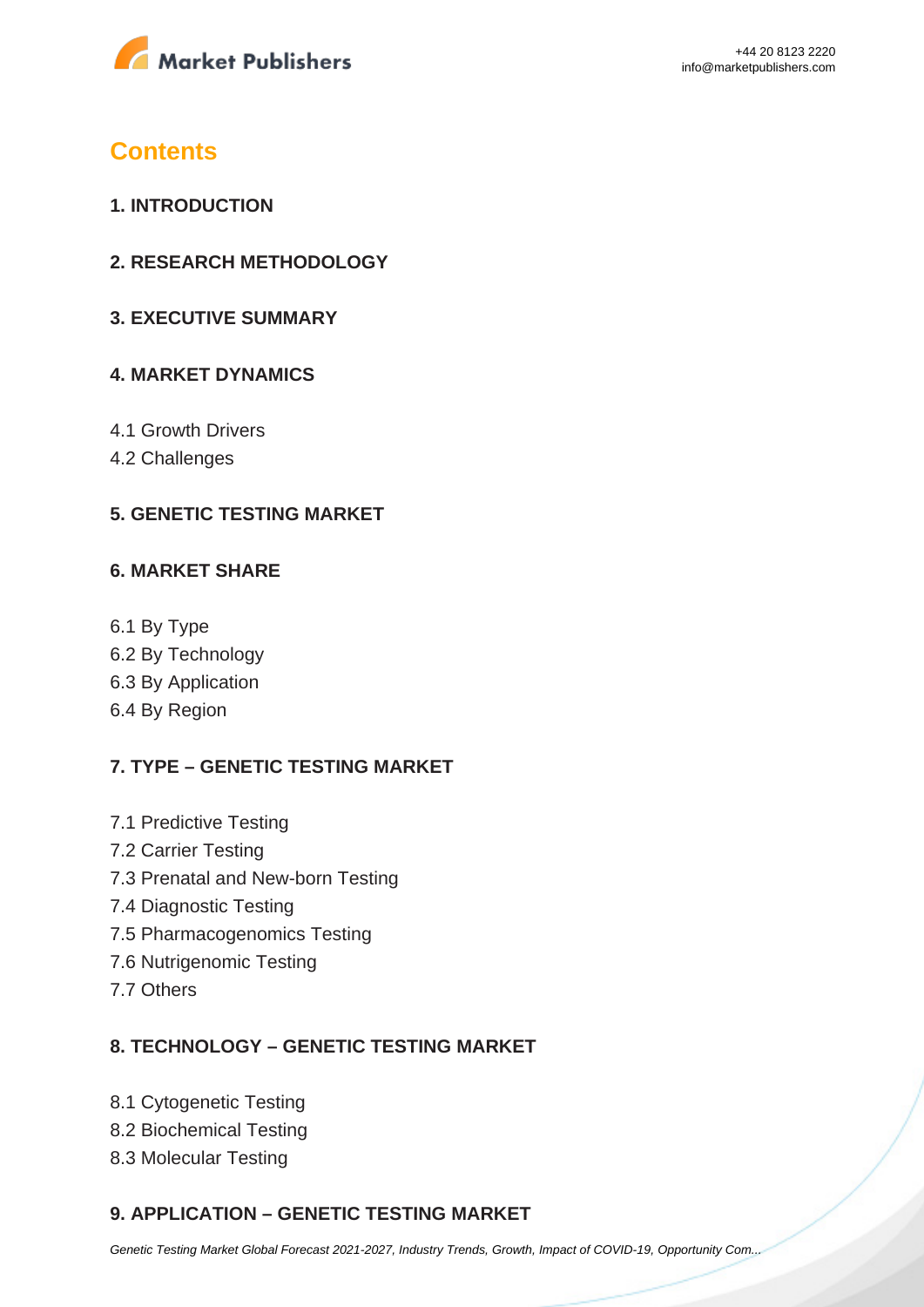

- 9.1 Cancer
- 9.2 Genetic Diseases
- 9.3 Cardiovascular Diseases
- 9.4 Others

#### **10. REGION – GENETIC TESTING MARKET**

- 10.1 Europe
- 10.2 America

#### **11. NUMBER OF LABS BY 47 COUNTRIES (GENETIC TESTING REGISTRY)**

#### **12. COMPANY ANALYSIS**

- 12.1 Abbott Laboratories
- 12.1.1 Overview
- 12.1.2 Recent Development
- 12.1.3 Financial Insights
- 12.2 Danaher Corporation (Cepheid Inc.)
	- 12.2.1 Overview
	- 12.2.2 Recent Development
- 12.2.3 Financial Insights
- 12.3 Illumina Inc.
	- 12.3.1 Overview
	- 12.3.2 Recent Development
	- 12.3.3 Financial Insights
- 12.4 BioRad Laboratories Inc.
	- 12.4.1 Overview
	- 12.4.2 Recent Development
- 12.4.3 Financial Insights
- 12.5 F Hoffmann-La Roche AG
	- 12.5.1 Overview
	- 12.5.2 Recent Development
	- 12.5.3 Financial Insights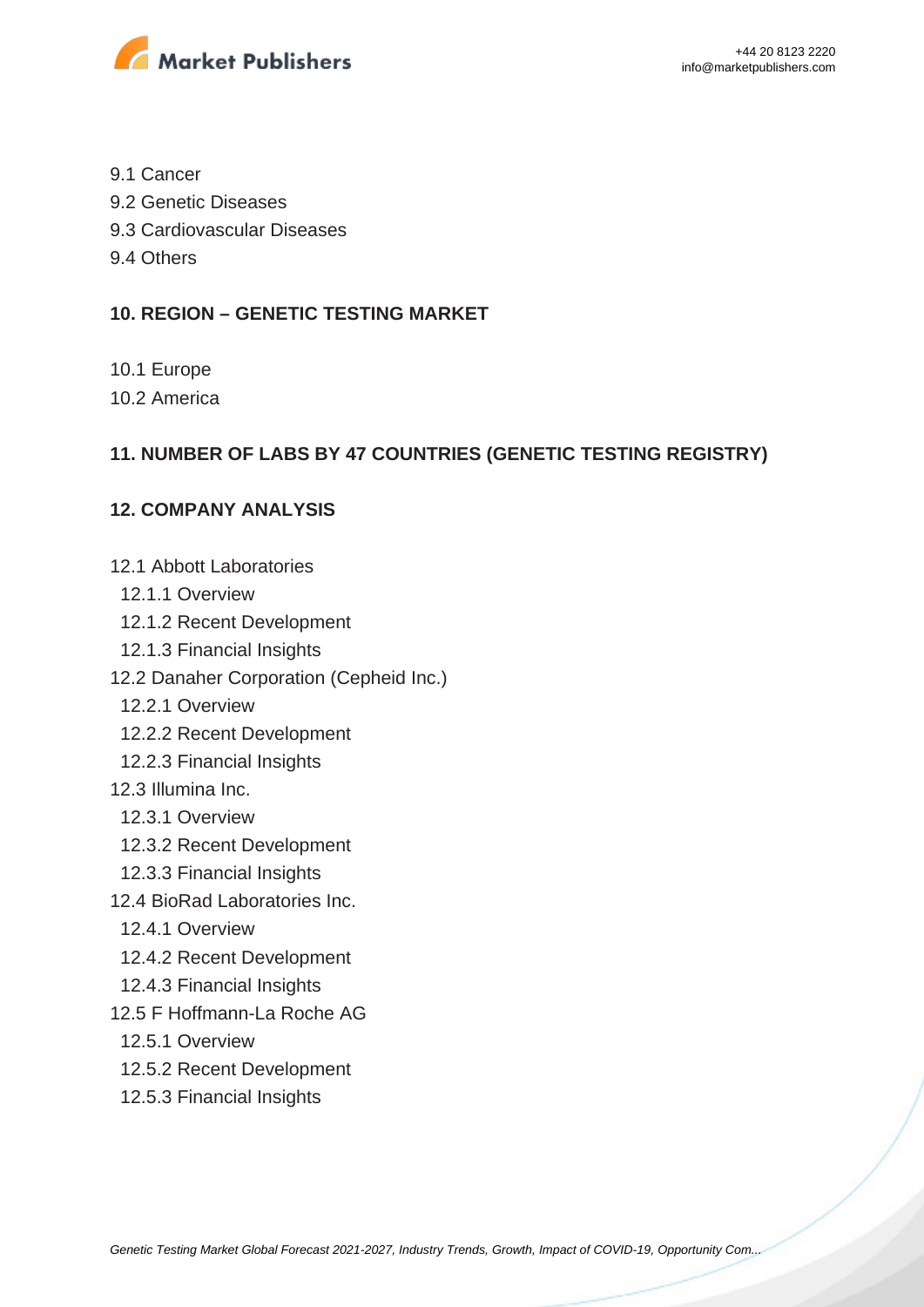

# **List Of Figures**

#### **LIST OF FIGURES:**

Figure-01: Global Genetic Testing Market (Billion US\$), 2018 – 2021 Figure-02: Forecast for – Global Genetic Testing Market (Billion US\$), 2022 – 2027 Figure-03: Type – Predictive Testing Market (Million US\$), 2018 – 2021 Figure-04: Type – Forecast for Predictive Testing Market (Million US\$), 2022 – 2027 Figure-05: Type – Carrier Testing Market (Million US\$), 2018 – 2021 Figure-06: Type – Forecast for Carrier Testing Market (Million US\$), 2022 – 2027 Figure-07: Type – Prenatal and Newborn Testing Market (Billion US\$), 2018 – 2021 Figure-08: Type – Forecast for Prenatal and Newborn Testing Market (Billion US\$), 2022 – 2027 Figure-09: Type – Diagnostic Testing Market (Billion US\$), 2018 – 2021 Figure-10: Type – Forecast for Diagnostic Testing Market (Billion US\$), 2022 – 2027 Figure-11: Type – Pharmacogenomic Testing Market (Million US\$), 2018 – 2021 Figure-12: Type – Forecast for Pharmacogenomic Testing Market (Million US\$), 2022 – 2027 Figure-13: Type – Nutrigenomic Testing Market (Million US\$), 2018 – 2021 Figure-14: Type – Forecast for Nutrigenomic Testing Market (Million US\$), 2022 – 2027 Figure-15: Type – Others Market (Million US\$), 2018 – 2021 Figure-16: Type – Forecast for Others Market (Million US\$), 2022 – 2027 Figure-17: Technology – Cytogenetic Testing Market (Billion US\$), 2018 – 2021 Figure-18: Technology – Forecast for Cytogenetic Testing Market (Billion US\$), 2022 – 2027 Figure-19: Technology – Biochemical Testing Market (Billion US\$), 2018 – 2021 Figure-20: Technology – Forecast for Biochemical Testing Market (Billion US\$), 2022 – 2027 Figure-21: Technology – Molecular Testing Market (Billion US\$), 2018 – 2021 Figure-22: Technology – Forecast for Molecular Testing Market (Billion US\$), 2022 – 2027 Figure-23: Application – Cancer Market (Billion US\$), 2018 – 2021 Figure-24: Application – Forecast for Cancer Market (Billion US\$), 2022 – 2027 Figure-25: Application – Genetic Diseases Market (Billion US\$), 2018 – 2021 Figure-26: Application – Forecast for Genetic Diseases Market (Billion US\$), 2022 – 2027 Figure-27: Application – Cardiovascular Diseases Market (Billion US\$), 2018 – 2021 Figure-28: Application – Forecast for Cardiovascular Diseases Market (Billion US\$), 2022 – 2027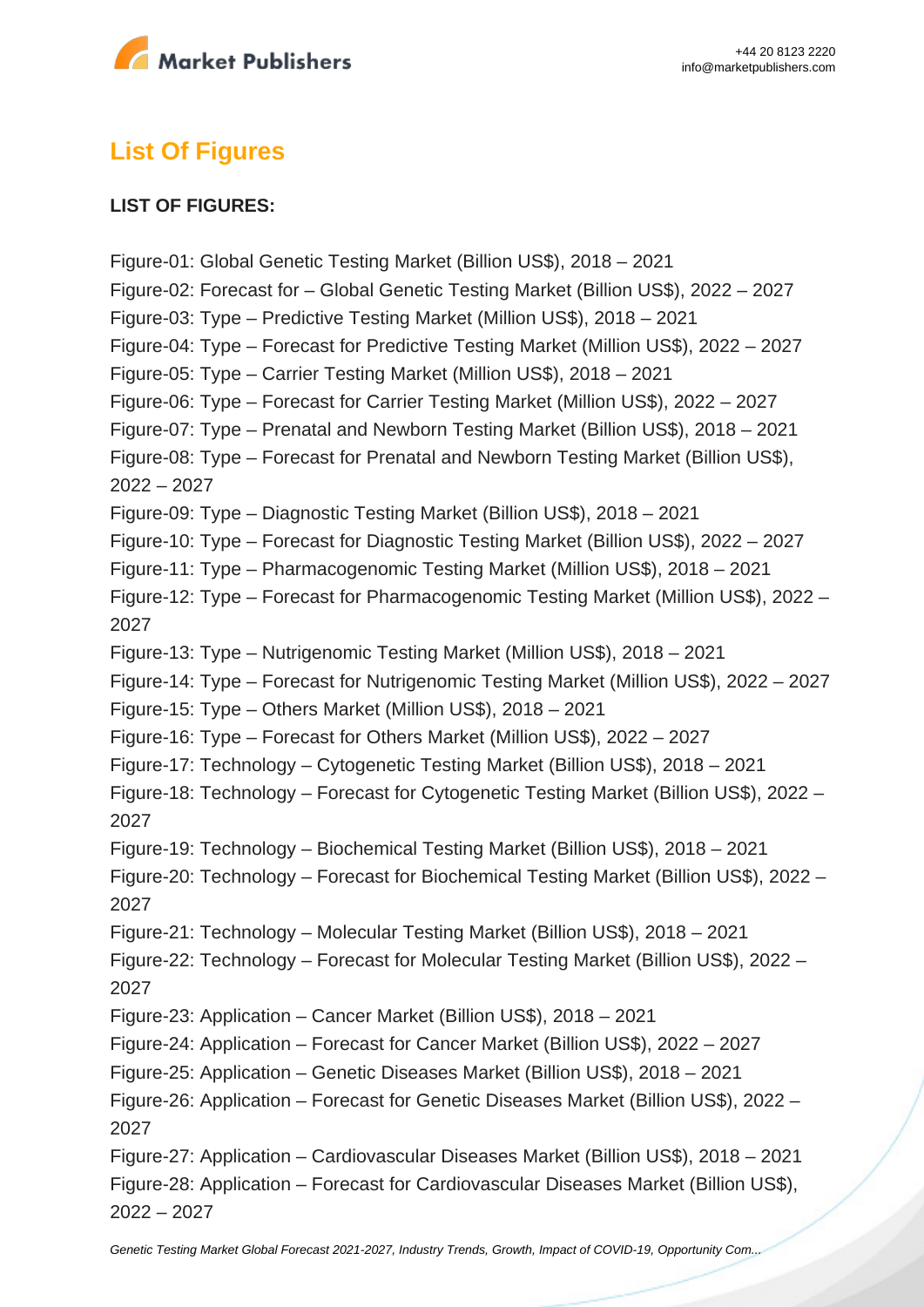

Figure-29: Application – Others Market (Billion US\$), 2018 – 2021 Figure-30: Application – Forecast for Others Market (Billion US\$), 2022 – 2027 Figure-31: Europe – Genetic Testing Market (Billion US\$), 2018 – 2021 Figure-32: Europe – Forecast for Genetic Testing Market (Billion US\$), 2022 – 2027 Figure-33: America – Genetic Testing Market (Billion US\$), 2018 – 2021 Figure-34: America – Forecast for Genetic Testing Market (Billion US\$), 2022 – 2027 Figure-35: Middle East & Africa – Genetic Testing Market (Million US\$), 2018 – 2021 Figure-36: Middle East & Africa – Forecast for Genetic Testing Market (Million US\$), 2022 – 2027 Figure-37: Asia-Pacific – Genetic Testing Market (Billion US\$), 2018 – 2021 Figure-38: Asia-Pacific – Forecast for Genetic Testing Market (Billion US\$), 2022 – 2027 Figure-39: Abbott Laboratories – Global Revenue (Billion US\$), 2018 – 2021 Figure-40: Abbott Laboratories – Forecast for Global Revenue (Billion US\$), 2022 – 2027 Figure-41: Danaher Corporation (Cepheid Inc.) – Global Revenue (Billion US\$), 2018 – 2021 Figure-42: Danaher Corporation (Cepheid Inc.) – Forecast for Global Revenue (Billion US\$), 2022 – 2027 Figure-43: Illumina Inc. – Global Revenue (Billion US\$), 2018 – 2021 Figure-44: Illumina Inc. – Forecast for Global Revenue (Billion US\$), 2022 – 2027 Figure-45: BioRad Laboratories Inc. – Global Revenue (Billion US\$), 2018 – 2021 Figure-46: BioRad Laboratories Inc. – Forecast for Global Revenue (Billion US\$), 2022 – 2027 Figure-47: F Hoffmann-La Roche AG – Global Revenue (Billion US\$), 2018 – 2021 Figure-48: F Hoffmann-La Roche AG – Forecast for Global Revenue (Billion US\$), 2022 – 2027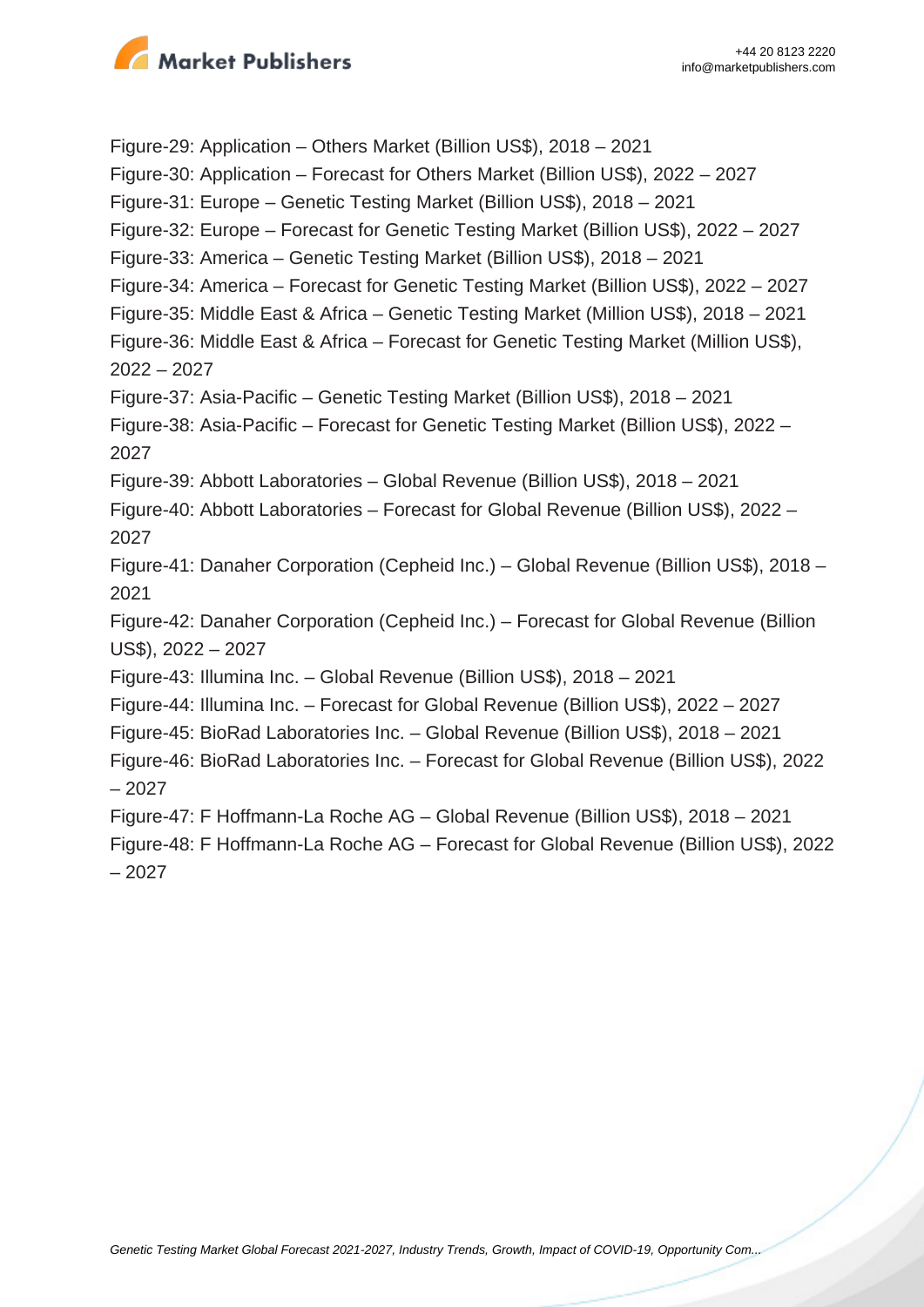

# **List Of Tables**

#### **LIST OF TABLES:**

Table-01: Global – Genetic Testing Market Share by Type (Percent), 2018 – 2021 Table-02: Global – Forecast for Genetic Testing Market Share by Type (Percent), 2022 – 2027 Table-03: Global – Genetic Testing Market Share by Technology (Percent), 2018 – 2021 Table-04: Global – Forecast for Genetic Testing Market Share by Technology (Percent), 2022 – 2027 Table-05: Global – Genetic Testing Market Share by Application (Percent), 2018 – 2021 Table-06: Global – Forecast for Genetic Testing Market Share by Application (Percent), 2022 – 2027 Table-07: Global – Genetic Testing Market Share by Region (Percent), 2018 – 2021 Table-08: Global – Forecast for Genetic Testing Market Share by Region (Percent), 2022 – 2027 Table-09: Number of Labs by Countries (Genetic Testing Registry)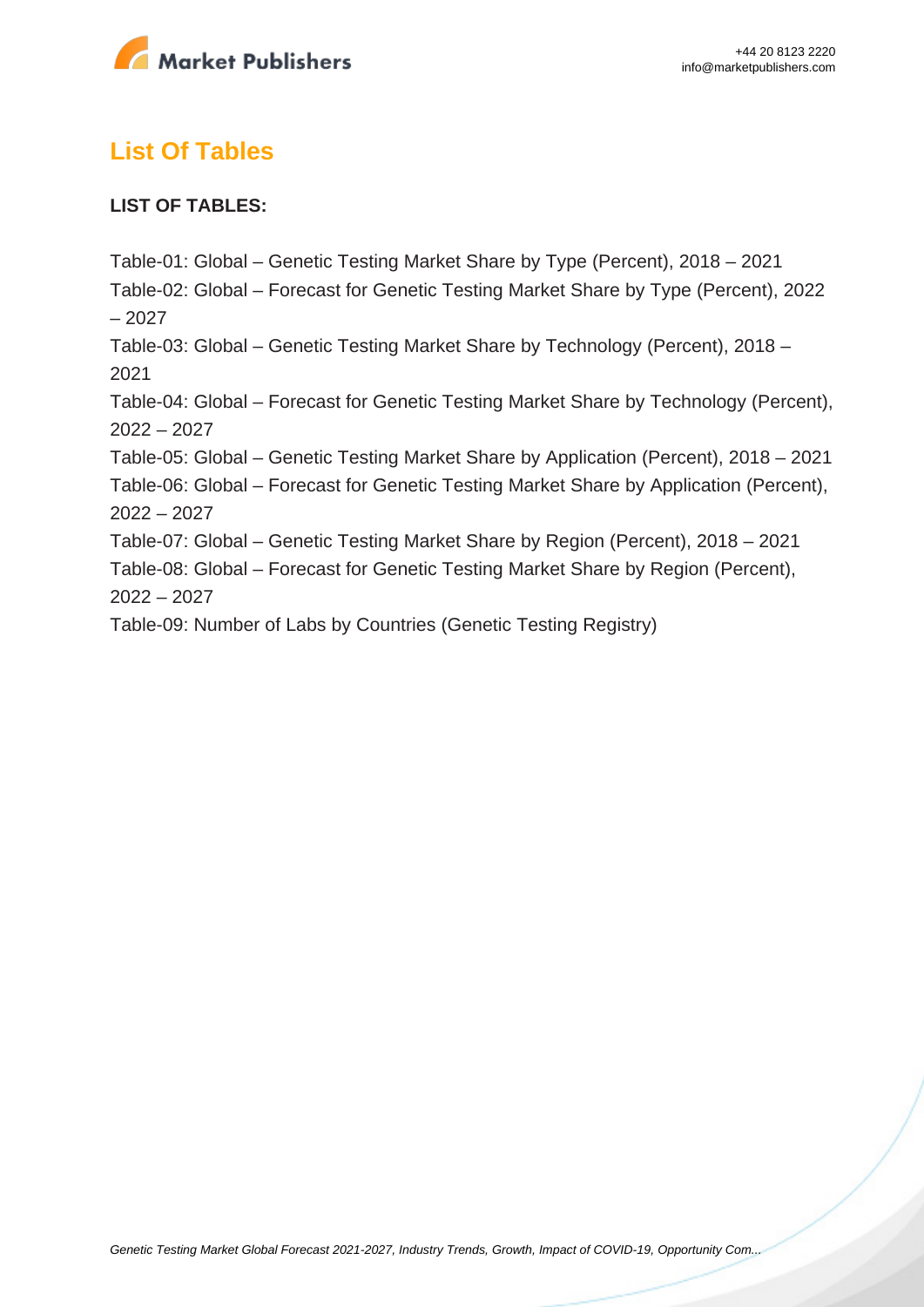

#### I would like to order

Product name: Genetic Testing Market Global Forecast 2021-2027, Industry Trends, Growth, Impact of COVID-19, Opportunity Company Analysis Product link: [https://marketpublishers.com/r/GF9C52DA2719EN.html](https://marketpublishers.com/report/life_sciences/diagnostics-diseases/genetic-testing-market-global-forecast-2021-2027-industry-trends-growth-impact-of-covid-19-opportunity-company-analysis.html)

Price: US\$ 2,290.00 (Single User License / Electronic Delivery) If you want to order Corporate License or Hard Copy, please, contact our Customer Service: [info@marketpublishers.com](mailto:info@marketpublishers.com)

### Payment

To pay by Credit Card (Visa, MasterCard, American Express, PayPal), please, click button on product page [https://marketpublishers.com/r/GF9C52DA2719EN.html](https://marketpublishers.com/report/life_sciences/diagnostics-diseases/genetic-testing-market-global-forecast-2021-2027-industry-trends-growth-impact-of-covid-19-opportunity-company-analysis.html)

To pay by Wire Transfer, please, fill in your contact details in the form below:

First name: Last name: Email: Company: Address: City: Zip code: Country: Tel: Fax: Your message:

\*\*All fields are required

Custumer signature

Please, note that by ordering from marketpublishers.com you are agreeing to our Terms & Conditions at<https://marketpublishers.com/docs/terms.html>

To place an order via fax simply print this form, fill in the information below and fax the completed form to +44 20 7900 3970